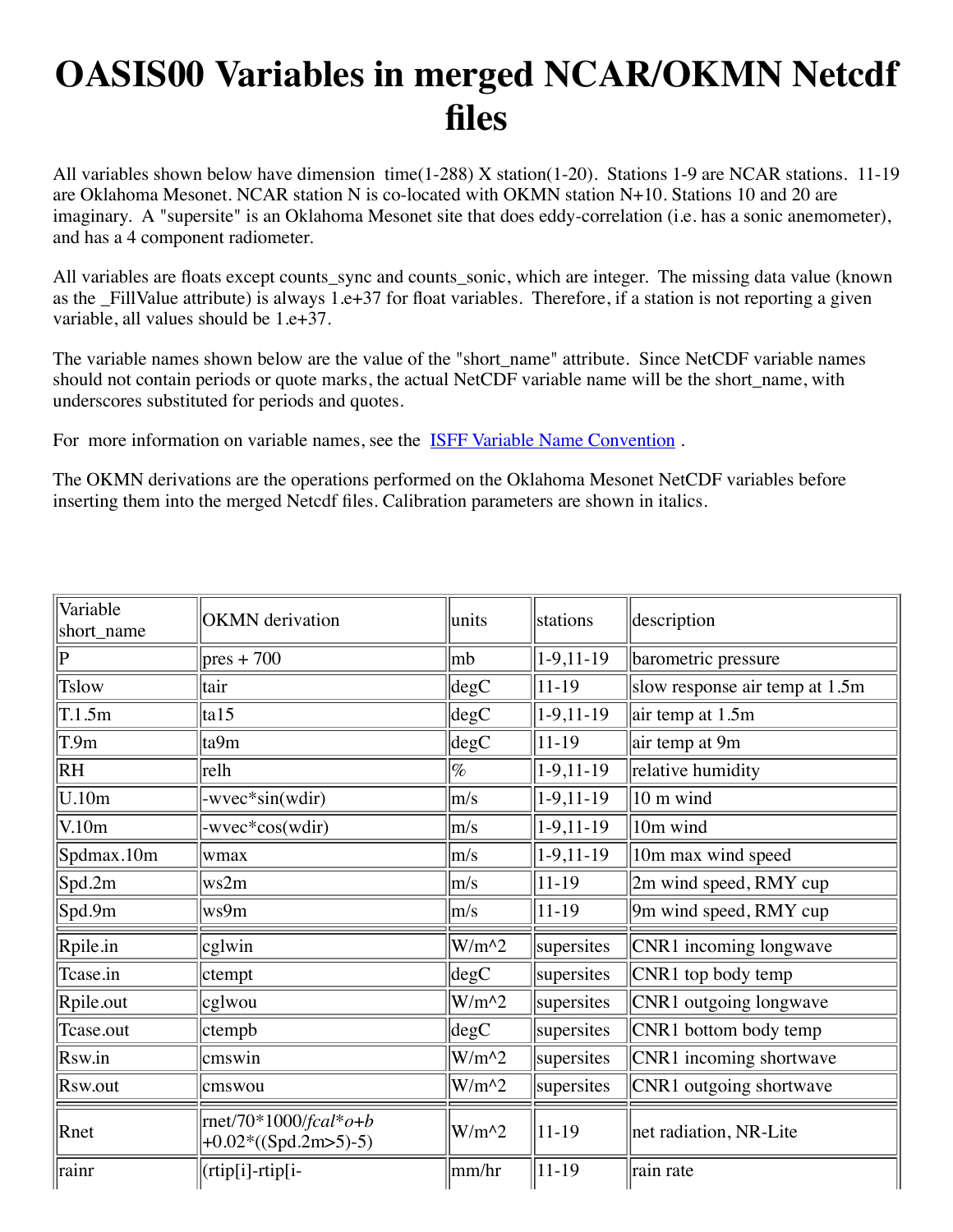|                                                                                        | 1])/300*3600*.254                                |                         |                                       |                                                                                                     |
|----------------------------------------------------------------------------------------|--------------------------------------------------|-------------------------|---------------------------------------|-----------------------------------------------------------------------------------------------------|
| Gsoil.5cm                                                                              | hf5/40 $*$ cal $*$ thermal<br>conductivity ratio | $W/m^2$                 | $ 11 - 19$                            | soil heat flux at 5cm (average of a<br>$\& b)$                                                      |
| Tsoil.5cm                                                                              | $ m0+m1*$ prt+ $m2*$ prt^2                       | $\text{degC}$           | $ 11-19$                              | soil temp at 5 cm (average of a $\&$<br> b)                                                         |
| G                                                                                      | $Gsoil.5cm +$<br>storage(st05,ft05,Tsoil.5cm)    | $W/m^2$                 | $ 11-19$                              | surface heat flux                                                                                   |
| u                                                                                      | csatx                                            | m/s                     | 1-                                    | sonic mean u wind at 4.5m, in<br>sonic coordinates<br>9, supersites   NCAR=ATI sonic,<br>OKMN=CSAT3 |
| ١v                                                                                     | csaty                                            | m/s                     | $1-$<br>$ 9,$ supersites $ $          | sonic mean v component                                                                              |
| lw                                                                                     | csatz                                            | m/s                     | $1-$<br>$9$ , supersites              | sonic mean w                                                                                        |
| tc                                                                                     | avgson                                           | $\deg C$                | $ 9,$ supersites                      | virtual temperature                                                                                 |
| h2o                                                                                    | $(avglnk/krycal)+45$                             | $g/m^{3}$               | $1-$<br>$9$ , supersites sons or      | water vapor density from Krypton                                                                    |
| u'u'                                                                                   | varwsx                                           | $\rm (m/s)^2$           | $\overline{1}$<br>$ 9,$ supersites    | sonic u variance                                                                                    |
| u'v'                                                                                   | covxuy                                           | $\text{(m/s)}^2$        | $1 -$<br>$9$ , supersites             | sonic u v covariance                                                                                |
| u'w'                                                                                   | covzux                                           | $\text{(m/s)}^2$        | $1-$<br>$9$ , supersites              | sonic u w covariance                                                                                |
| u'tc'                                                                                  | covxst                                           | $ m/s$ degC             | $9$ , supersites solic u tc           |                                                                                                     |
| $\ $ u'h2o'                                                                            | covxln/krycal                                    | m/s<br>$\rm g/m^{3}$    | $1-$<br>$ 9$ , supersites             |                                                                                                     |
| $ {\rm v}^{\scriptscriptstyle {\rm \prime}} {\rm v}^{\scriptscriptstyle {\rm \prime}}$ | varwsy                                           | $\text{(m/s)}^2$        | $1 -$<br>$ 9,$ supersites             | sonic v variance                                                                                    |
| $ {\rm v}^{\scriptscriptstyle \dagger}{\rm w}^{\scriptscriptstyle \dagger}$            | covzuy                                           | $\text{(m/s)}^2$        | $\overline{1}$ -<br>$ 9$ , supersites |                                                                                                     |
| v'tc'                                                                                  | covyst                                           | $ m/s$ degC             | $\mathbf{I}$<br>$ 9,$ supersites $ $  |                                                                                                     |
| v'h2o'                                                                                 | covyln/krycal                                    | m/s <br>$g/m^{3}$       | 1-<br>$ 9,$ supersites $ $            |                                                                                                     |
| $ {\rm w}' {\rm w}'$                                                                   | varwsz                                           | $\text{(m/s)}^2$        | $ 1-$<br>9, supersites                | sonic w variance                                                                                    |
| w'tc'                                                                                  | covzst                                           | $ m/s$ degC             | $ 9,$ supersites $ $                  |                                                                                                     |
| w'h2o'                                                                                 | covzln/krycal                                    | m/s <br>$g/m^{3}$       | $1-$<br>$ 9,$ supersites $ $          |                                                                                                     |
| tc'tc'                                                                                 | varson                                           | $\text{degC}^{\wedge}2$ | $ 1-$<br>$9$ , supersites             | sonic to variance                                                                                   |
| h2o'h2o'                                                                               | varlnk/(krycal^2)                                | $(g/m^{3})^{2}$   1-    |                                       | water vapor density variance                                                                        |